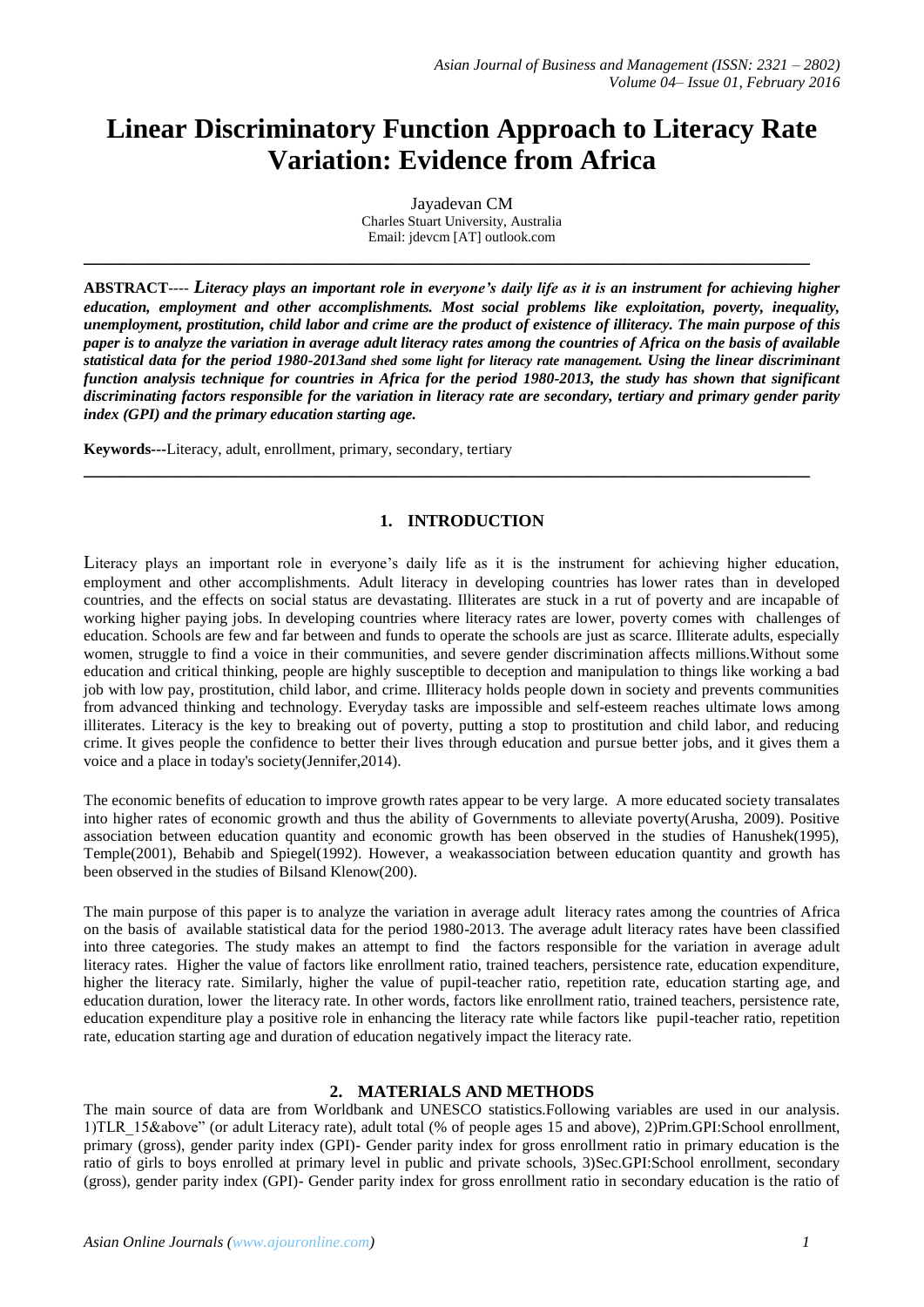girls to boys enrolled at secondary level in public and private schools, 4)Ter.GPI:School enrollment, tertiary (gross), gender parity index (GPI)- Gender parity index for gross enrollment ratio in tertiary education is the ratio of women to men enrolled at tertiary level in public and private schools, 5)Prim.Starting Age:Primary school starting age (years), 6)Lower sec. school start. Age:Lower secondary school starting age (years), 7)Prim..Edu.,duration (years):Primary education, duration (years), 8)Sec.edu., duration:Secondary education, duration (years), 9)Pupil-teacher ratio, prim:Pupilteacher ratio, primary, 10)Pupil-teacher ratio, sec: Pupil-teacher ratio, secondary, 11)Persis.rate, prim: Persistence to last grade of primary, total (% of cohort), 12)%Lower sec. compl. Rate:Lower secondary completion rate, 13)Repeaters, prim:Repeaters, primary, total (% of total enrollment), 14)%Total prim. trained teachers:%Total primary trained teachers15)Prim.exp as %edu exp: Current education expenditure, primary (% of total expenditure in primary public institutions), 16)Sec.exp as %edu exp: Current education expenditure, secondary (% of total expenditure in secondary public institutions), 17)Ter. exp as %edu exp: Current education expenditure, tertiary (% of total expenditure in tertiary public institutions), 18)Edu.exp.as %tot Govt exp: Government expenditure on education, total (% of government expenditure), 19)Govt. Edu.Exp.as %GDP: Government expenditure on education, total (% of GDP).

We made an attempt to find the significant factors responsible for the variation in literacy rates among countries of Africa using multiple regression but failed to show any significant results. In this paper we will use the linear discriminant analysis (LDA) as a technique for analyzing literacy rate variation. LDA is a statistical technique designed to investigate the differences between two or more groups of people with respect to several underlying variables. Because the variable being predicted is categorical, LDA technique is more appropriate than commonly used measures. LDA performs a multivariate test of differences between groups. In addition, LDA is used to determine the minimum number of dimensions needed to describe these differences.

LDA is used to analyze relationships between a dependent variable and independent variables. Adult literacy rate has been considered as the dependent variable. Since this is a continuous variable, this has been classified into three categories, that is 1)0-40, 2)above 40 to 70 and 3)above 70 to 100. LDA analysis attempts to use the predictor variables to distinguish among the groups of the response variable. If LDA is able to distinguish among groups, it must have a strong relationship to at least one of the predictor variables. Using LDA,a series of statistical tests are conducted to test the overall relationship among the predictor variables and groups defined by the response variable.

This paper is mainly concerned with an analysis to determine if there is a significant effect of factors like gross par, ity index, trained teachers, persistence rate, education expenditure, pupil-teacher ratio, repetition rate, education starting age and education duration on the literacy rate. There are 18 predictor variables. The hypothesis of interest is:

 $H_0$ :  $\beta_1 = \beta_2 = \beta_3 ... = \beta_{18} = 0$ ;  $H_a$ : Not all  $\beta_i$  equal zero

This hypothesis has been tested using LDA. The test statistic used for LDA is Wilk's Lambda  $\Lambda = \coprod_{i=1}^{\infty}$  $\lambda_i \frac{1}{1+\lambda_i}$ . Where  $\lambda_i$ 

are the eigen values of the corresponding design matrices. There are three main assumptions for LDA: they are 1)Multivariate Normality (MVN): To test for MVN, we begin by examining the marginal distributions of each univariate variable using box plots. If any of these plots show non-normality, then MVN is suspect and we use a procedure based on Mahalanobis distance, in which we construct a  $\chi^2$  probabilities to determine confirmity with multivariate normality. 2)Equality of covariances:the test for equality of covariances is based on Box's M-test and 3)Independence of observations: This test is a function of the experimental design, or data collection method and hence is not tested. For the purposes of this paper we assume that it is true.

# **3. EMPIRICAL RESULTS**

The average adult literacy rate was 58.80% during the period 1980-2013. However, the adult literacy rates varied across contries of Africa. On the basis of average adult literacy rate, countries of Africa were divided into three categories, i.e. the adult literacy rate 1) 40 or below 40 2) Above 40, but upto 70 and 3) above 70. The average literacy rate was 81.41% for the third group, 56.72% for the second group and 28.51% for the first group (Table 1).

Countries like Uruguay, Eq.Guinea, Seychelles, Mauritius, Swaziland, Zimbabwe, Lesotho, Congo, Rep., Namibia, Botswana, Gabon, Libya, Kenya, Cabo Verde, Sao Tome&Principe, Tunisia and Cameroon had an average literacy rate above 70%. Countries like Angola, Tanzania , Sudan, Uganda ,Madagascar, Zambia, Egypt, Comoros, Congo, Dem. Rep.,Algeria, Eritrea, Burundi, Rwanda, Malawi, Togo, Nigeria, Morocco, Guinea-Bissau, Mauritania, Gambia, Senegal, Mozambique, Ghana, Central Africa, Sierra Leone, Liberia and Cote d'Ivoire had an average literacy rate between 40 to 70 during the same period. On the other hand, countries like Ethiopia, Benin, South Sudan, Mali, Chad, Burkina Faso and Niger had a literacy rate 40 or below. Country-wise average adult literacy rate is shown in Fig.1a.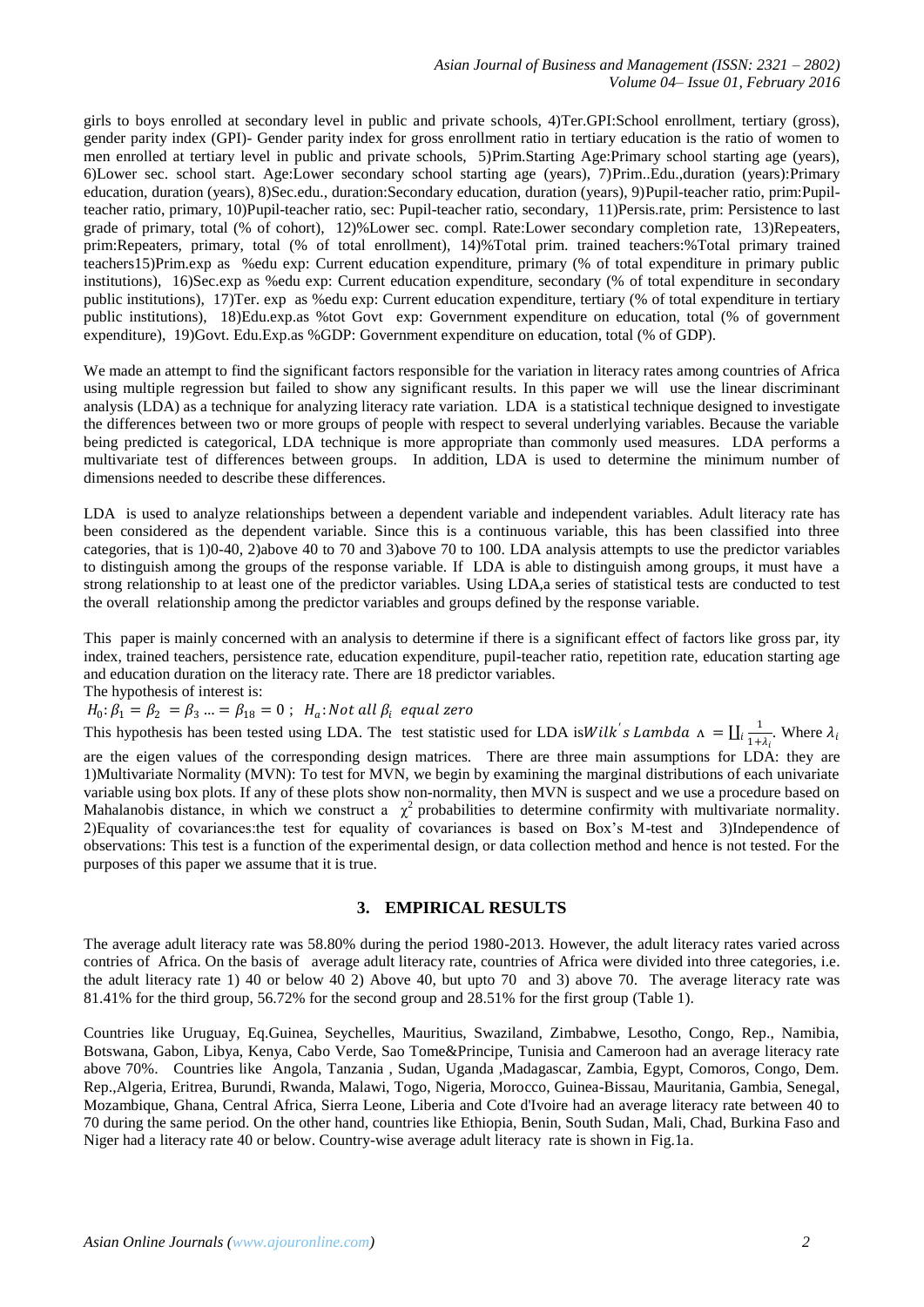| <b>Statistic</b>       |                | Group 1 Group 2 Group 3 Total |                | <b>Statistic</b>                       | Group 1 Group 2 Group 3 |              |                 | Total |
|------------------------|----------------|-------------------------------|----------------|----------------------------------------|-------------------------|--------------|-----------------|-------|
| Mean<br>Std. Deviation | 28.51<br>7.72  | 56.72<br>8.83                 | 81.41<br>8.46  | 58.80Median<br>22.01 Skewness<br>$-59$ | 28.70<br>$-16$          | 57.09<br>.56 | 79.94<br>$-22.$ | 61.26 |
| Minimum<br>Maximum     | 10.89<br>39.28 | 40.98<br>69.87                | 70.20<br>98.27 | 10.89 Kurtosis<br>98.27                | $-33$                   | $-1.13$      | $-70$           | - 89  |

Table 1: Summary Statistics of Adult Lietracy Rate



#### **Table 2:Correlations**

|                  |            |            |        |           |            |            | Prim.S              | Prim.Ed   | Pupil-               |        | Persis.to        | Repeate  |
|------------------|------------|------------|--------|-----------|------------|------------|---------------------|-----------|----------------------|--------|------------------|----------|
|                  |            | TLR_15&a   |        |           | Sec.       | Ter.       | tarting             | u.durati  | teacher              |        | last grade       | rs.      |
|                  |            | bove       |        | Prim.GPI  | <b>GPI</b> | <b>GPI</b> | Age                 | on        | ratio, prim.         |        | of prim.         | prim.    |
| TLR_15&above     |            |            | 1.00   | $.67***$  | $.72***$   | $.68***$   | $-.39***$           | $.18^{*}$ | $-.55$ <sup>**</sup> |        | $.39***$         | $-0.22$  |
|                  |            |            |        |           |            |            |                     |           |                      |        |                  | Govt.    |
|                  |            |            |        |           |            |            |                     |           |                      |        |                  | Edu.     |
|                  |            |            |        |           |            |            | Pupil-              | Prime     | Sec.exp              | Ter.ex | Edu.exp          | Exp.a    |
|                  | %Prim.trai | Lower sec. |        | %Lower    |            |            | teacher             | xp.as     | .as                  | p. as  | $\alpha$ as %tot | s        |
|                  | ned        | school     |        | sec.compl |            | Sec.edu.,  | ratio,              | %edu      | %edu                 | %edu   | Govt.ex          | % $GD$   |
|                  | teachers   | start.age  |        | .rate     |            | duration   | sec.                | exp       | exp.                 | exp.   | p.               |          |
| TLR_15&a<br>bove | $.21***$   |            | $-.13$ | $.62***$  |            | $-.30***$  | $-41$ <sup>**</sup> | $-.40^*$  | $.26***$             | .05    | $-0.06$          | $.297**$ |

Significant positive correlation with adult literacy rate with secondary GPI, tertiary GPI and primary GPI shows that higher the enrollment ratio at secondary, tertiary and primary levels, higher the literacy rate. Significant negative correlation of adult literacy with pupil-teacher ratio at primary and secondary schools shows that higher the pupil-teacher ratio, lower the literacy rate. Significant positive correlarion of adult literacy rate with persistence rate and %lower secondary completion rate shows that adult literacy rate tend to be higher where persistence rate is high. Significant negative correlation of adult literacy rate with primary starting age shows that literacy rate tend to be high where primary starting age is low. Similarly, the positive correlation of Government expenditure as % of GDP with literacy rates shows that higher the Government expenditure as % of GDP, higher the literacy (Table 2).

Primary, secondary and tertiary gross parity index for group 3 and group 2 are higher than group 1. Primary starting age is lower for groups 3 and 2. Pupil-teacher ratio at primary and secondary levels are far lower for group 3. Primary persistence rate is higher for group 3 than groups 1 and 2. % secondary completion rate is higher for group 3 than groups 1 and 2. Primary repeating rate is higher for group 1 than groups 2 and 3. %of primary trained teachers is higher for group 3 than other groups. Government educational expenditure as % of GDP is higher for group 3 than other groups(Table 3).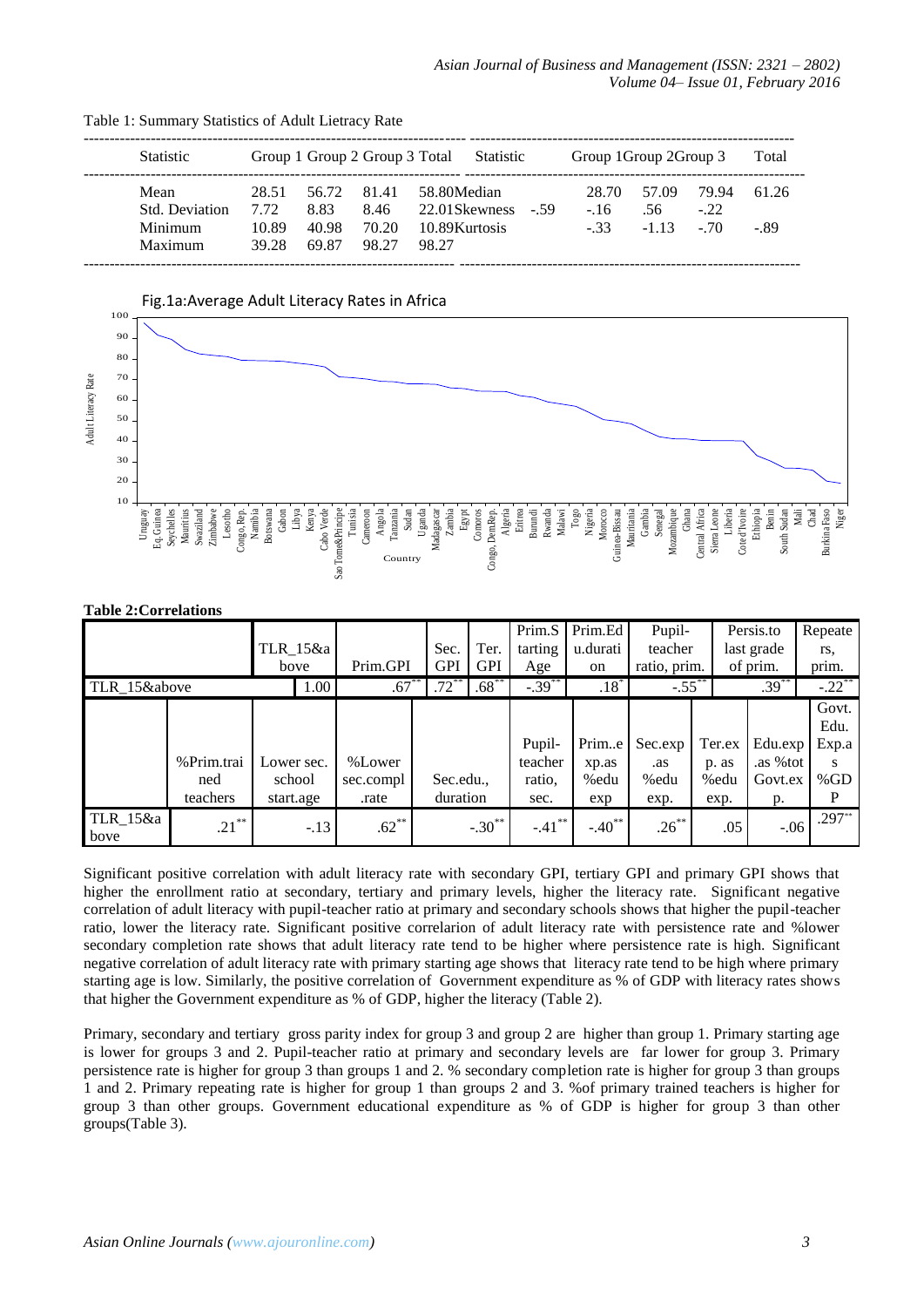|                                            |             | Group 1 |    |          | Group 2 |    |                                            | Group 3 |    | Total |             |            |
|--------------------------------------------|-------------|---------|----|----------|---------|----|--------------------------------------------|---------|----|-------|-------------|------------|
|                                            | Mean        | Dev.    | N  |          | Dev N   |    | Std. Valid Mean Std. Valid Mean Std. Valid | Dev     | N  | Mean  | Std.<br>Dev | Valid<br>N |
| Primary GPI                                | 0.72        | 0.11    | 33 | 0.89     | 0.13    | 49 | 0.95                                       | 0.10    | 33 | 0.86  | 0.15        | 115        |
| Secondary GPI                              | 0.56        | 0.14    | 33 | 0.74     | 0.17    | 49 | 1.00                                       | 0.19    | 33 | 0.76  | 0.24        | 115        |
| <b>Tertiary GPI</b>                        | 0.35        | 0.23    | 33 | 0.50     | 0.23    | 49 | 1.02                                       | 0.39    | 33 | 0.61  | 0.39        | 115        |
| Prim. Starting Age                         | 6.64        | 0.49    | 33 | 6.39     | 0.49    | 49 | 6.03                                       | 0.47    | 33 | 6.36  | 0.53        | 115        |
| Lower sec. school start. Age               | 12.61       | 0.50    | 33 | 12.55    | 0.79    | 49 | 12.36                                      | .82     | 33 | 12.51 | 0.73        | 115        |
| PrimEdu., duration                         | 5.97        | 0.17    | 33 | 6.16     | 0.59    | 49 | 6.33                                       | 0.54    | 33 | 6.16  | 0.51        | 115        |
| Sec.edu., duration                         | 6.73        | 0.45    | 33 | 6.29     | 0.71    | 49 | 6.09                                       | 0.88    | 33 | 6.36  | 0.74        | 115        |
| Pupil-teacher ratio, prim.                 | 50.58       | 12.76   |    | 33 43.77 | 13.32   | 49 | 31.26                                      | 11.46   | 33 | 42.13 | 14.60       | 115        |
| Pupil-teacher ratio, sec.                  | 28.70       | 8.58    |    | 33 25.63 | 10.18   | 49 | 19.57                                      | 5.61    | 33 | 24.77 | 9.26        | 115        |
| Persis.to last grade of prim               | 57.03       | 15.99   |    | 33 58.79 | 17.26   | 49 | 73.69                                      | 22.78   | 33 | 62.56 | 19.84       | 115        |
| %Lower sec. compl. Rate                    | 16.17       | 10.93   |    | 33 28.50 | 17.00   | 49 | 53.17 25.42                                |         | 33 | 32.04 | 23.33       | 115        |
| Repeaters, prim.                           | 17.89       | 7.14    |    | 33 14.86 | 9.05    | 49 | 11.38                                      | 7.40    | 33 | 14.73 | 8.38        | 115        |
| % Total prim. trained teachers 73.43 16.14 |             |         |    | 33 76.60 | 20.99   | 49 | 83.48                                      | 16.24   | 33 | 77.66 | 18.66       | 115        |
| Prim.exp as %edu exp                       | 49.13 12.34 |         |    | 33 43.38 | 9.73    | 49 | 38.87 10.96                                |         | 33 | 43.74 | 11.47       | 115        |
| Sec.exp as %edu exp                        | 26.83 11.49 |         |    | 33 30.56 | 10.11   | 49 | 34.88                                      | 9.93    | 33 | 30.73 | 10.82       | 115        |
| Ter. exp as % edu exp                      | 18.93       | 6.06    |    | 33 18.66 | 7.22    | 49 | 17.82                                      | 7.93    | 33 | 18.50 | 7.08        | 115        |
| Edu. exp. as % tot Govt exp                | 15.38       | 4.17    |    | 33 16.40 | 5.31    | 49 | 18.10                                      | 7.10    | 33 | 16.59 | 5.66        | 115        |
| Govt. Edu.Exp. as %GDP                     | 3.32        | 1.25    | 33 | 4.08     | 1.36    | 49 | 5.81                                       | 2.73    | 33 | 4.36  | 2.07        | 115        |

Table 3:Group Statistics

Group-wise box plots for different variables are shown below. For TLR\_15&above, extreme values are not observed, but higher median is observed for groups 3 and 2. However, higher variance is observed for groups 3 and 1 (Fig.1). For primary GPI, higher median, variance and extreme values is observed for groups 3 and 2 (Fig.2) . For secondary GPI, higher median and variance is observed for groups 3 and 2, but extreme values is observed for groups 1 and 3 (Fig.3).



For tertiary GPI, higher median and variance is observed for groups 3 and 2, but extreme value is observed for group 1 (Fig.4). For primary pupil-teacher ratio, higher median is observed for group 1, but higher variance is observed for groups 1 and 2, but no extreme value is observed for any group(Fig.5). For primary repeating rate, higher median is observed for group 1, but higher variance is observed for groups 2 and 3, but extreme value is observed for group



primary trained teachers, higher median is observed for groups 3 and 2, but higher variance is observed for groups 2 and 3, but no extreme value is observed for any group(Fig.7).For secondary pupil-teacher ratio, higher median and variance is observed for groups 1 and 2, but extreme values are observed for all groups(Fig.8). For primary expenditure as % of education expenditure, higher median is observed for groups 1 and 2, but no extreme values are observed for any group(Fig.9).



For secondary expenditure as % of education expenditure, higher median is observed for groups 2 and 3, but higher variance is found for group 1 and no extreme values are observed for any group(Fig.10). For tertiary expenditure as %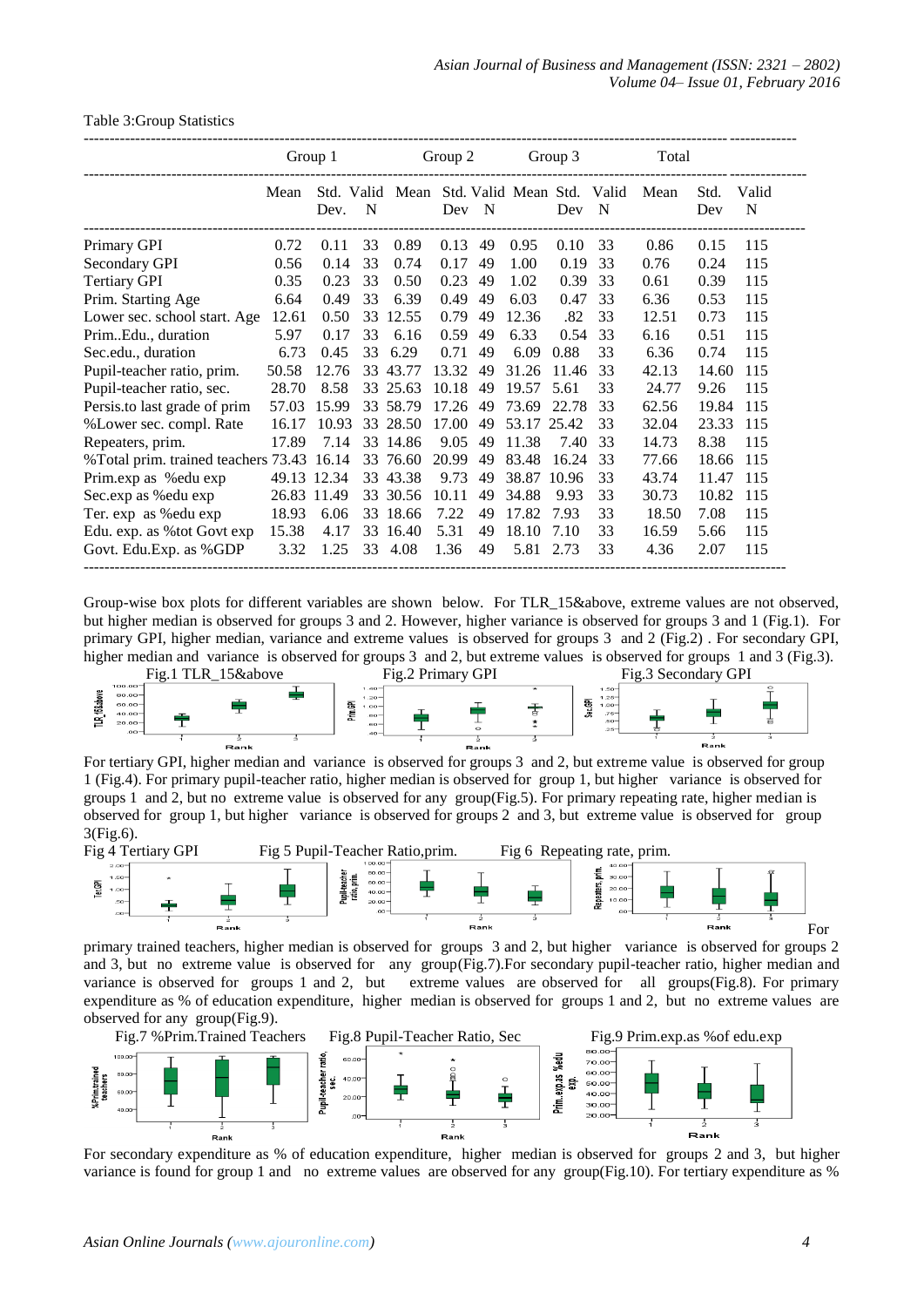of education expenditure, higher median is observed for group 1, but higher variance is found for group 2 and extreme values are observed for groups 1 and 3(Fig.11). For education expenditure as % of total Government expenditure, higher median is observed for group 1, but higher variance is found for groups 3 and 2 and no extreme values are observed for any group(Fig.12).



For Government education expenditure as % of GDP, higher median is observed for groups 3 and 2, but higher variance is found for group 3 and 1, however, extreme value is observed for group 3(Fig.13).



**Table 4:Analysis Case Processing Summary**

| Unweighted Cases |                                                                                              |     | Percent |
|------------------|----------------------------------------------------------------------------------------------|-----|---------|
| The Valid        |                                                                                              | 115 | 65.3    |
| Excluded         | Missing or out-of-range group codes                                                          |     |         |
|                  | At least one missing discriminating variable                                                 | 61  | 34.7    |
|                  | Both missing or out-of-range group codes and at<br>least one missing discriminating variable |     | .0      |
|                  | Total                                                                                        | 61  | 34.7    |
| Total            |                                                                                              | 176 | 100.0   |

The minimum ratio of valid cases to independent variables for LDA is 5 to 1. In this case, it is  $115/18 \approx 6$  to 1, which satisfies the minimum requirement. However, it does not satisfy the preferred ratio of 20 to 1(Table 4).

## **Table 5:Prior Probabilities for Groups**

|                |       | Cases Used in Analysis |          |  |  |  |  |
|----------------|-------|------------------------|----------|--|--|--|--|
| Rank           | Prior | Unweighted             | Weighted |  |  |  |  |
|                | .287  | 33                     | 33       |  |  |  |  |
| $\overline{2}$ | .426  | 49                     | 49       |  |  |  |  |
| 3              | .287  | 33                     | 33       |  |  |  |  |
| Total          | .000  | 15                     | .15      |  |  |  |  |

The number of cases in the smallest group in this problem is 33, which is larger than the number of predictor variables (18), satisfying the minimum requirement. In addition, the number of cases in the smallest group satisfies the preferred minimum of 20 cases (Table 5).

## **Table 6:Eigenvalues**

| Function | Eigenvalue       | % of Variance       | umulative % | . `anonical Correlation |
|----------|------------------|---------------------|-------------|-------------------------|
|          | 770 <sup>a</sup> | 86.8                | 86.8        | $.800 \text{ }$         |
|          | 271a<br>. 411    | $\sqrt{2}$<br>1 J.Z | 100.0       | 462                     |

In this analysis there were 3 groups defined by category of literacy rates, 18 independent variables, so the maximum possible number of discriminant functions was 2. The canonical correlations for the dimensions one and two are 0.800 and 0.462, respectively (Table 6).

## **Table 7:Wilks' Lambda**

| $\sim$ $\blacksquare$<br>Test of $\bf{1}$<br>Function(s) | Wilks'<br>Lambda | Chi-square    | uı | Sig. |
|----------------------------------------------------------|------------------|---------------|----|------|
| through 2                                                | 702<br>.205      | 139.468       |    | .000 |
|                                                          | .787             | F10<br>26.518 |    | .000 |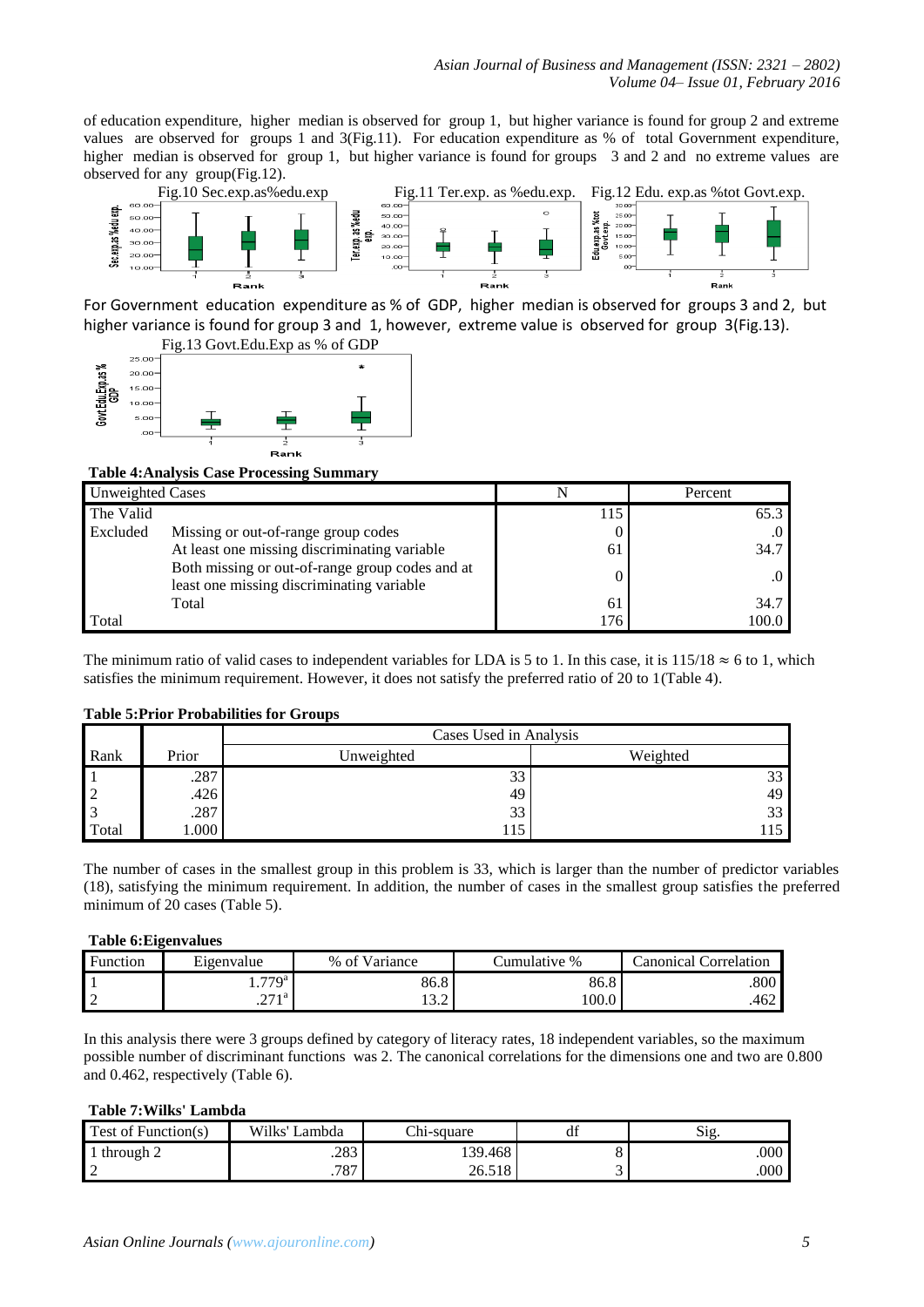In the table of Wilk's lambda whih tested functions for statistical significance, the stepwise analysis identified 2 discrimiinant functions that were statistically significant. The Wilk's lambda statistic for the test of function 1 through 2 functions (chi-square=139.47) had a probability of 0.000 which was less than the level of significance of 0.05. The Wilk's lambda statistic for the test of function 2 (chi-square=26.52) had a probability of 0.000 which was less than the level of significance of 0.05. The significance of the maximum possible number of discriminantfunctions supports the interpretation of a solution using 2 discriminant functions(Table 7).

## **Table 8:Functions at Group Centroids**

|                 | Function |         |  |  |  |  |
|-----------------|----------|---------|--|--|--|--|
| Rank            |          |         |  |  |  |  |
|                 | $-1.590$ | $-.321$ |  |  |  |  |
| $\sqrt{2}$<br>∼ | $-.182$  | .592    |  |  |  |  |
|                 | 1.860    | $-.359$ |  |  |  |  |

Table 8 shows unstandardized canonical discriminant functions evaluated at group means. Function 1 separates the literacy rate category 3(the positive value of 1.860) from literacy rate category 1(negative value of -1.590) and literacy category 2(negative value of -0.182). Function 2 separates the literacy rate category 2(the positive value of 0.592) from literacy rate category 1(negative value of -0.521) and literacy category 3 (negative value of -0.359).

**Table 9:Variables Entered/Removeda,b,c,d**

|                |                   |       | Min. D Squared           |                  |     |         |           |  |
|----------------|-------------------|-------|--------------------------|------------------|-----|---------|-----------|--|
|                |                   |       |                          | Exact F          |     |         |           |  |
| Step           | Entered           |       | Statistic Between Groups | <b>Statistic</b> | df1 | df2     | Sig.      |  |
|                | Sec.GPI           | 1.121 | and 2                    | 22.102           |     | 112.000 | 7.417E-6  |  |
|                | Prim.GPI          | 2.290 | 1 and 2                  | 22.380           |     | 111.000 | 6.827E-9  |  |
| $\overline{3}$ | Prim.Starting Age | 3.136 | 1 and 2                  | 20.242           |     | 110.000 | 1.614E-10 |  |
| $\overline{4}$ | Ter.GPI           | 3.220 | and 2                    | 15.451           |     | 109.000 | 4.844E-10 |  |

When we use the stepwise method of variable inclusion,we limit our interpretation of predictor variables to those listed as statistically significant in the table of variables Entered/Removed. We will interpret the impact on membership in groups defined by the response variable by the predictor variables:1)Secondory GPI 2)Primary GPI, 3)Tertiary GPI and 4)Primary starting age (Table 9).Differences in literacy rate observed between groups 1 and 2 is mainly caused by the higher gross parity index at secondary, tertiary and primary levels of education as well as lower primary education starting age.

Using Wilk's lambda and step-wise LDA, the variables that minimizes the overall Wilk's lambda is entered. In our case, secondary GPI, Tertiary GPI, Primary GPI, primary starting age, primary teacher-pupil ratio, %lower sec completion rate and Government Education Expenditure as %GDP are significant (Table 10).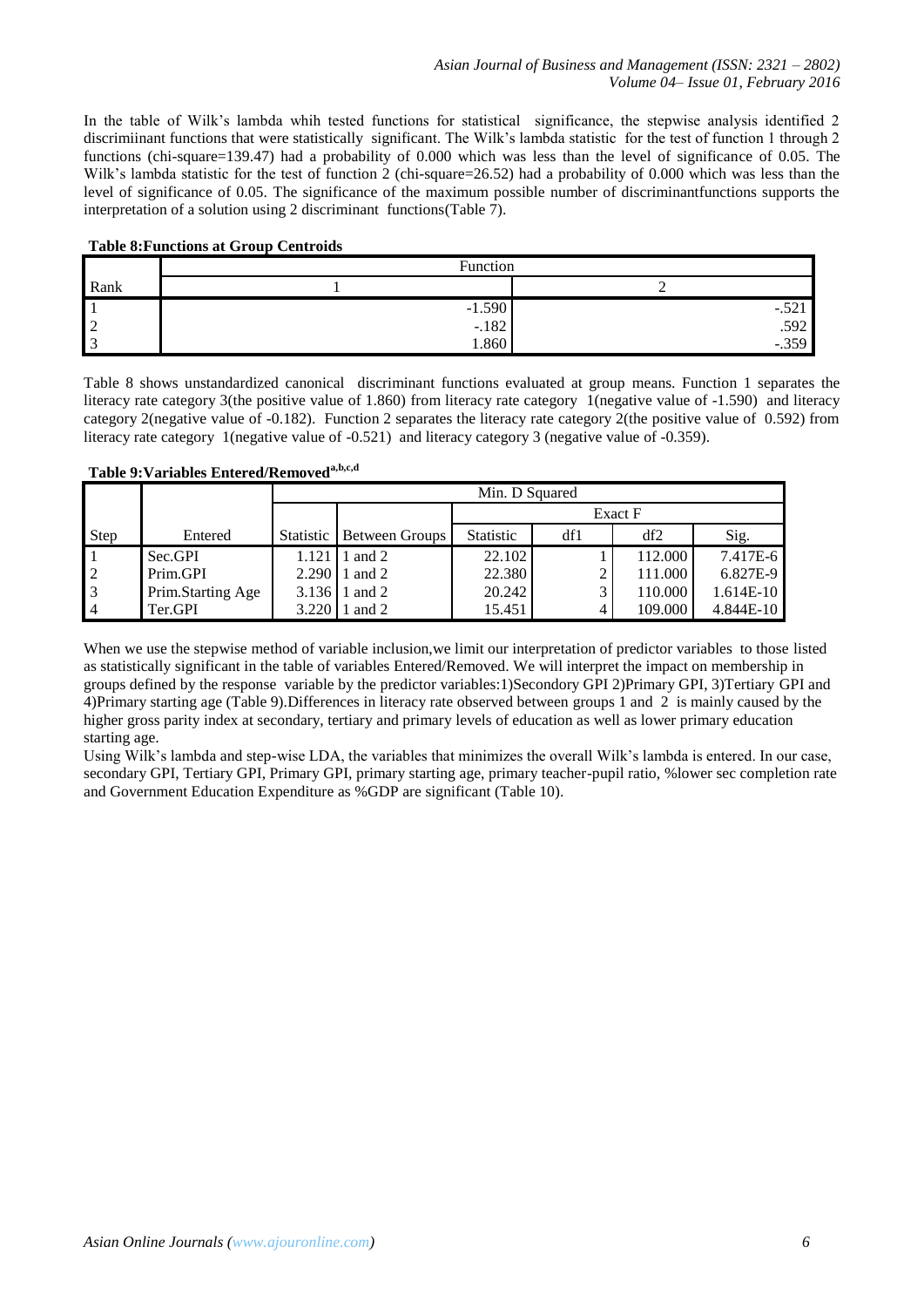|                                                  | Wilks' |       |      |        |       |
|--------------------------------------------------|--------|-------|------|--------|-------|
|                                                  | Lambda | F     | df1  | df2    | Sig.  |
| Primary GPI                                      | 0.61   | 36.50 | 2.00 | 112.00 | 0.000 |
| Secondary GPI                                    | 0.50   | 57.01 | 2.00 | 112.00 | 0.000 |
| <b>Tertiary GPI</b>                              | 0.52   | 51.33 | 2.00 | 112.00 | 0.000 |
| Primary Starting Age                             | 0.81   | 13.11 | 2.00 | 112.00 | 0.000 |
| Primary.Education, duration (years)              | 0.93   | 4.53  | 2.00 | 112.00 | 0.013 |
| Pupil-teacher ratio, primary.                    | 0.74   | 19.94 | 2.00 | 112.00 | 0.000 |
| Persis.to last grade of prim., tot.(% of cohort) | 0.87   | 8.30  | 2.00 | 112.00 | 0.000 |
| Repeaters, prim., total (% of tot. enr.)         | 0.91   | 5.36  | 2.00 | 112.00 | 0.006 |
| % Total prim. trained teachers                   | 0.96   | 2.60  | 2.00 | 112.00 | 0.079 |
| Lower sec. school starting age (years)           | 0.98   | 1.03  | 2.00 | 112.00 | 0.362 |
| %Lower sec. completion rate total                | 0.62   | 34.54 | 2.00 | 112.00 | 0.000 |
| Sec.education, duration (years)                  | 0.89   | 7.20  | 2.00 | 112.00 | 0.001 |
| Pupil-teacher ratio, secondary                   | 0.85   | 9.68  | 2.00 | 112.00 | 0.000 |
| Primary.exp as %edu exp                          | 0.88   | 7.38  | 2.00 | 112.00 | 0.001 |
| Secondary.exp as % edu exp                       | 0.92   | 4.88  | 2.00 | 112.00 | 0.009 |
| Tertiary. exp as % edu exp                       | 1.00   | .22   | 2.00 | 112.00 | 0.801 |
| Education expenditure as % tot gov exp           | 0.97   | 1.99  | 2.00 | 112.00 | 0.141 |
| Government Education Expenditure as %GDP         | 0.78   | 16.20 | 2.00 | 112.00 | 0.000 |

## **Table 10:Tests of Equality of Group Means**

#### **Table 11:Structure Matrix**

|                                            | <b>Function</b>   |      |                                               | <b>Function</b> |                     |  |
|--------------------------------------------|-------------------|------|-----------------------------------------------|-----------------|---------------------|--|
| Variables                                  |                   |      | Variables                                     |                 |                     |  |
| Sec.GPI                                    | .756              | .091 | -.006 Edu.exp.as %tot Govt.exp. <sup>b</sup>  | .168            | .015                |  |
| Ter.GPI                                    | .700              |      | -.408 %Prim.trained teachers <sup>b</sup>     | .146            | $-.019$             |  |
| %Lower sec.compl.rate <sup>b</sup>         | .427              |      | <b>I</b> Prim.GPI                             | .547            | $.663$ <sup>*</sup> |  |
| Prim.Starting Age                          | $-.363]$          |      | -.003 Prim.Edu.duration <sup>b</sup>          | .097            | .320'               |  |
| Govt.Edu.Exp.as %GDPb                      | .340 <sup>°</sup> |      | -.068 Repeaters, prim. <sup>p</sup>           | $-.200$         | $-.294$             |  |
| Pupil-teacher ratio, prim. <sup>b</sup>    | $-.320$           |      | .135 Sec.exp.as %edu exp. <sup>b</sup>        | .132            | $-.250]$            |  |
| Pupil-teacher ratio, sec. <sup>b</sup>     | $-.234°$          |      | .034 Lower sec. school start.age <sup>b</sup> | $-175$          | .214                |  |
| Persis.to last grade of prim. <sup>b</sup> | .176              |      | -.050 Primexp.as %edu exp. <sup>t</sup>       | $-138$          | $.188$ <sup>*</sup> |  |
| Sec.edu., duration <sup>b</sup>            | $-0.168$          |      | .050 Ter.exp. as %edu exp. <sup>1</sup>       | .062            | .157                |  |

Based on the structure matrix, the predictor variables strongly associated positively with discriminant function 1 which distinguished between literacy rate categories are Secondary GPI( $r=0.756$ ) and Tertiary GPI( $r=0.700$ ) and negatively associated with primary starting age(-0.363).Based on the structure matrix, the predictor variable strongly associated positively with discriminant function 2 which distinguished between literacy rate categories is Primary  $GPI(r=0.663)$ . Other predictor variables strongly associated with discriminant function 1 which were strongly associated with literacy rates were %Lower sec. completion rate(r=0.427), Government Education Expenditure as %GDP (0.34) and Pupil-teacher ratio, primary(r=-0.32)(Table 11).

## **Table 12:Standardized Canonical Discriminant Function Coefficients**

|                   |         | Function |  |  |  |  |  |
|-------------------|---------|----------|--|--|--|--|--|
|                   |         |          |  |  |  |  |  |
| Prim.GPI          | .165    | 0.076    |  |  |  |  |  |
| Sec.GPI           | .656    | $-.178$  |  |  |  |  |  |
| Ter.GPI           | .264    | $-.700$  |  |  |  |  |  |
| Prim.Starting Age | $-.630$ | $-.097$  |  |  |  |  |  |

The number of discriminant dimensions is the number of groups minus 1. However, some discriminant dimensions may not be statistically significant. In this example, there are two discriminant dimensions, both of which are statistically significant. The Coefficients of linear discriminants are reported in Table 12. The equations of the linear discriminante function are:

1)discriminant\_score\_1=0.656\*Sec.GPI+0.264\*Ter.GPI+0.165\*Prim.GPI-0.63\*Prim.Starting.Age 2)discriminant\_score\_2 =1.076\*Prim.GPI – 0.178 Sec.GPI - 0.700\*Ter.GPI -0.097 Prim.starting Age).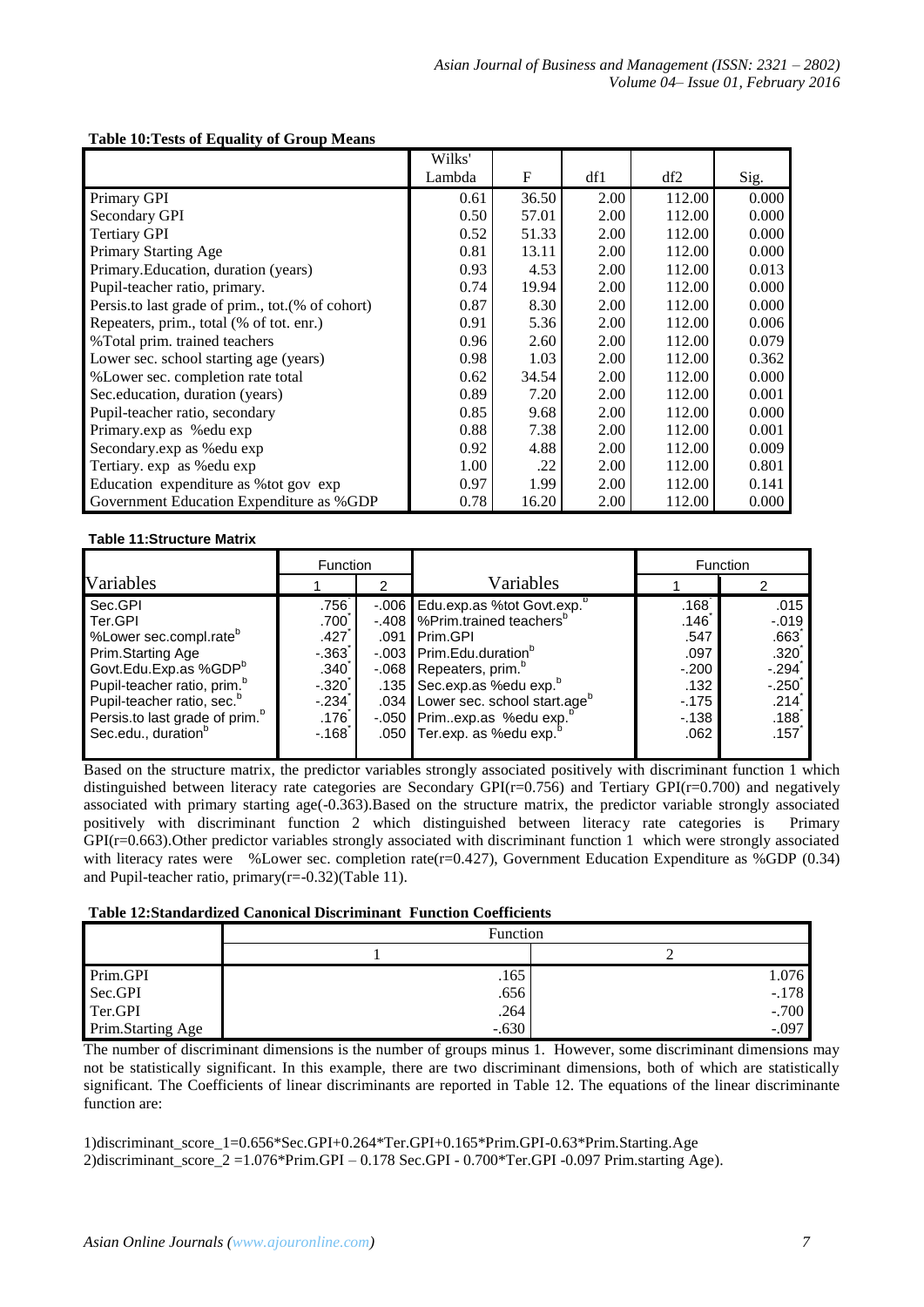As you can see, the literacy rate category 1 tend to be at the more primary starting age (negative) end of dimension 1. The literacy rate category 3 tend to be at the opposite end in the dimension one and the literacy category 2 in the middle. On dimension 2, the literacy rate category 2 tend to be higher on Primary GPI and literacy category 1 and 3 lower(Fig 14).



The cross validated accuracy rate computed by SPSS was 67.8% which was greater than or equal to the proportional by chance accuracy criteria of 43.7% (1.25\*35.0=43.7). The criteria for classification accuracy is satisfied(Table 13). The proportional by chance accuracy rate was computed by squaring and summing the proportion of cases in each group from the table of prior probabilies for groups  $(0.287<sup>2</sup> + 0.426<sup>2</sup> + 0.287<sup>2</sup> = 35.0)$ .

|                              |       |      | Predicted Group Membership |      |              |       |
|------------------------------|-------|------|----------------------------|------|--------------|-------|
|                              |       | Rank |                            | 2    | 3            | Total |
| Original                     | Count |      | 32                         | 10   | 0            | 42    |
|                              |       |      | 6                          | 45   | 14           | 65    |
|                              |       | 3    | 4                          | 18   | 42           | 64    |
|                              | $\%$  |      | 76.2                       | 23.8 | .0           | 100.0 |
|                              |       |      | 9.2                        | 69.2 | 21.5         | 100.0 |
|                              |       |      | 6.3                        | 28.1 | 65.6         | 100.0 |
| Cross-validated <sup>b</sup> | Count |      | 31                         | 11   | $\mathbf{0}$ | 42    |
|                              |       | 2    | 6                          | 45   | 14           | 65    |
|                              |       | 3    | 4                          | 20   | 40           | 64    |
|                              | $\%$  |      | 73.8                       | 26.2 | .0           | 100.0 |
|                              |       |      | 9.2                        | 69.2 | 21.5         | 100.0 |
|                              |       |      | 6.3                        | 31.3 | 62.5         | 100.0 |

#### **Table 13:Classification Resultsa,c**

Note:a. 69.6% of original grouped cases correctly classified.,

b. Cross validation is done only for those cases in the analysis. In cross validation, each

case is classified by the functions derived from all cases other than that case.

c. 67.8% of cross-validated grouped cases correctly classified.

Apart from linearity the main assumptions in lda are:

1)MVN errors: The first assumption can be checked using Mahalanobis plot although symmetry is probably more important. If normality can not be induced by transformation or if the data are seriously non normal ie categorical, then the alternative of logistic regression should be used. It is worth pointing out that if all the assumptions are satisfied, lda is the optimal procedure and so should be used.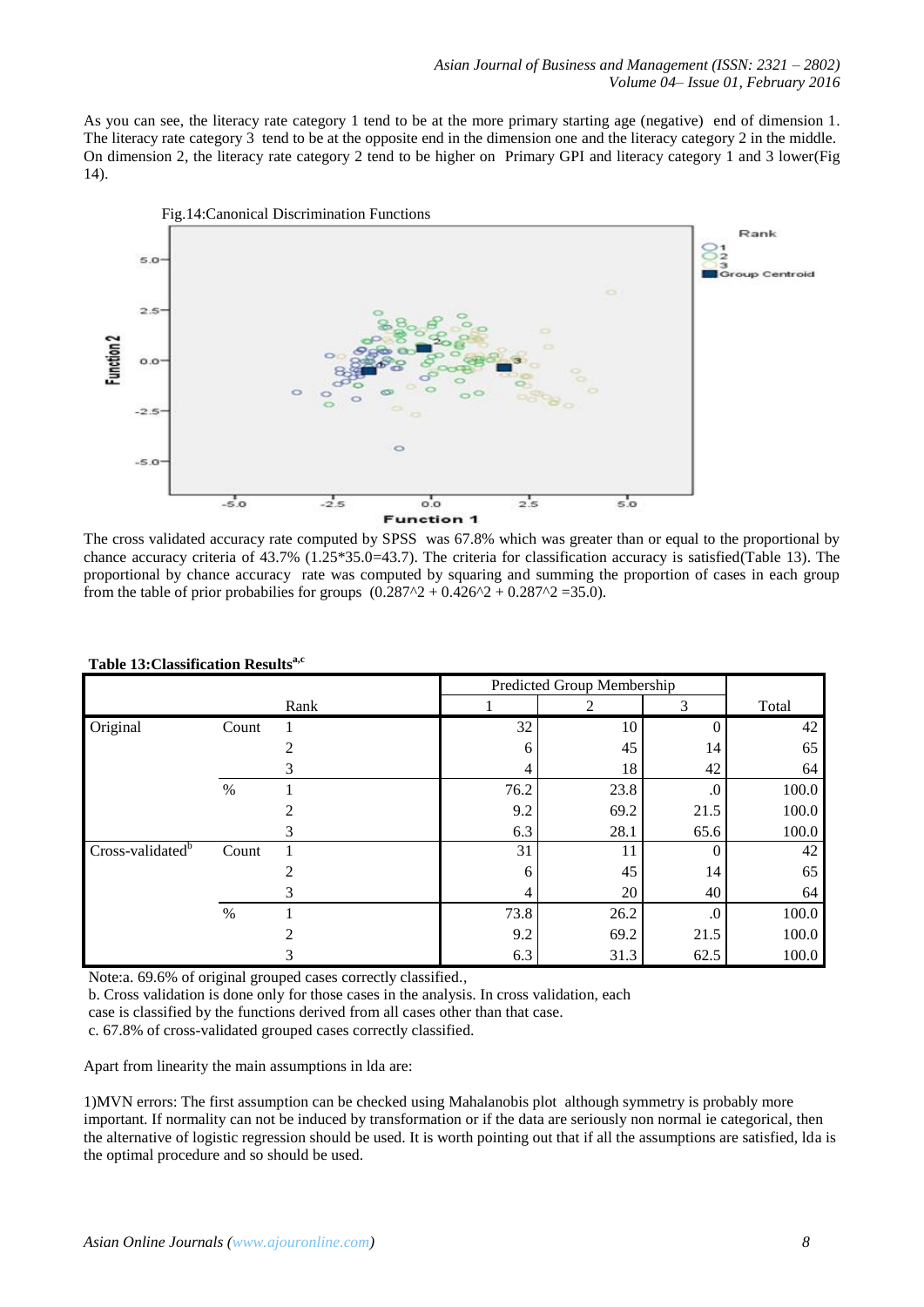



The plot of ordered Mahalanobis distances against their expected values under the assumption of Multivariate Normality clearly shows slight deviation from the straight line at the bottom and top portion. However, there is normality in the middle region. So we conclude that the assumption of multivariate normality is approximately upheld.The distribution is negatively skewed(Fig.15a).

#### 2) **Box's Test of Equality of Covariance Matrices**.

For the second assumption there is a test of equality of covariances matrices, Box's M test. Violation of this assumption can affect significance tests of classification results. The significance level can be inflated (false positives) when the number of variables is large and the sample sizes of the groups differ. Quadratic methods can be used if the covariance matrices are unequal but a large number of parameters are involved and lda is thus superior for small sample sizes. Overall lda is robust to both the assumption of MVN and equality of covariance matrices, especially if the sample sizes are equal. The formal hypothesis forBox's M test for Equality of covariancewould be: $H_0: \sum 1 = \sum 2 = \sum 3$ ,  $H_0: \sum 1 \neq \sum 2 \neq \sum 3$ 

 $\alpha = 0.05$ ,  $Fobs = \frac{MS \; Regression}{MS}$ MS <sub>Residual</sub> Reject  $H_0$  if *p*-value <0.05

Do not reject  $H_0$  as *p*-value = 0.103>0.05

Table 14:**Test Results**

| Box's M                 |         | 29.911    |
|-------------------------|---------|-----------|
| $\overline{\mathbf{F}}$ | Approx. | 1.415     |
|                         | df1     | 20        |
|                         | df2     | 35612.320 |
|                         | Sig.    | 103       |

Test Statistic

$$
M = \sum n_i \ln |s| - \sum_{i=1}^k n_i \max_{i} |\mathbb{E} s_i|
$$
  
\n
$$
C^{-1} = 1 - \frac{2p^2 + 3p - 1}{6(p+1)(k-1)} (\sum_{n=1}^k \frac{1}{n_i} - \frac{1}{\sum n_i})
$$
  
\nSampling Distribution  
\n
$$
MC^{-1} \sim \frac{\chi^2 (k-1)(p)(p+1)}{2} \text{ if } k, p < 5 \text{ and } n_i \approx 20 \text{ else } F \text{ distribution}
$$

To test the assumption of Equality of Co-variances, we use Box's M-test. If the Box's M Test shows  $p < 0.05$ , the covariances are significantly different and the null hypothesis is NOT rejected. If the Box's M Test shows p >.05, the covariances are not significantly different and the null hypothesis is not rejected. The value of Box's M is 29.91, with a p-value of 0.103, indicating that the assumption of equal co-variances is satisfied and null hypothesis is not rejected. So the assumption of homoscedasticity is not violated. That is we do not reject the null hypothesis of  $H_0: \sum 1 =$  $2=3$ . Thus, both assumptions, namely, multivariate normality and equality of covariance matrices are satisfied.

## **4. CONCLUSION**

Using the LDA technique for countries in Africa for the period 1980-2013, the study has shown that significant discriminatory factors responsible for the variation in literacy rate are Secondary GPI, tertiary GPI, primary GPI and Primary education starting age.In other words, most discriminating factors of adult literacy rate are gender parity index for gross enrollment ratio at secondary, tertiary and primary education levels. There is very high disparity in the ratio of girls to boys enrolled at secondary,tertiary and primary level in public and private schoolsacross countries. Similarly, the education starting age at primary level in countries where literacy rate is low is comparatively high. So in order to achieve higher literacy rate for countries in first and second rank categories, gender parity index for gross enrollment